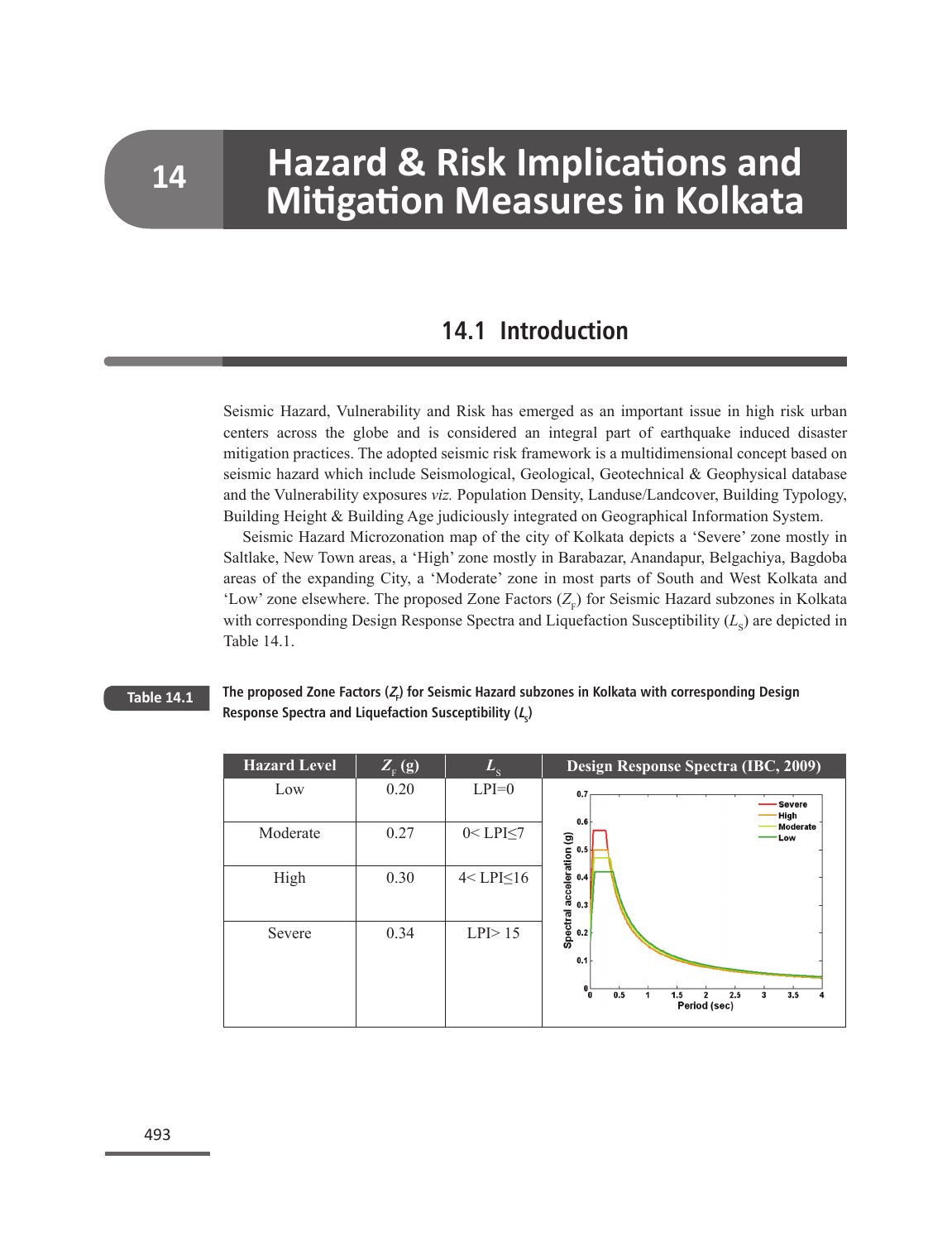Four broad divisions of Socio-Economic Risk Index (SERI) have been identified in Kolkata with Risk Index defined as  $0.75 \leq$  ERI $\leq$  1.0 indicating severe risk condition in BBD Bag, Saltlake, Barabazar, Baguiati areas, 0.50<SERI≤0.75 indicating high risk mostly in central Kolkata, 0.25<SERI≤0.50 moderate risk in most part of West Kolkata, while SERI<0.25 presents a completely risk free regime.

Unplanned urbanization defying building codes are continuously increasing the earthquake vulnerability of Kolkata necessitating an assessment of the same by identifying those factors contributing to seismic risk when exposed to high Probabilistic PGA level at the surface of the city of Kolkata. Most of the structural vulnerability index in the City range from 0.25 to 0.75 indicating moderate to high vulnerability level. Detailed analyses and ground truthing reveal that most of the buildings in the City are 1-4 storied where the resonance frequency of the soil column is between 1.0-2.0 Hz. It is observed that an index >0.5 is of higher vulnerability level in terms of both height and severity of structural damage being constructed on swamps and artificially nonengineered fills. Four broad divisions have been identified in the City with Structural Risk Index (SRI) defined as 0.75<SRI≤1.0 indicating severe risk condition in Saltlake, Park Street, Barabazar, Baguiati areas, 0.50<SRI≤0.75 indicating high risk mostly in Behala, Dum Dum, Alipur, Jadavpur, Dhakuria regions, 0.25<SRI≤0.50 moderate risk mostly in Bali, Kona, Kalighat and part of West Kolkata, while SRI<0.25 presents a completely risk free regime.

In order to understand the implication of Probabilistic Seismic Hazard with 10% probability of exceedance in 50 years at surface level the same has been exposed to buildings and essential facilities. The building stock used in this study consists of 554,907 buildings with different occupancy classes such as, residential, commercial, residential-commercial, religious, governmental and educational. Damage probability of different model building types have been computed in five different damage states *viz.* none, slight, moderate, extensive and complete in terms of damaged area or number of damaged buildings. Out of 554,907 buildings of Kolkata approximately 34% is expected to suffer from 'moderate' damage followed by  $\sim$ 26% 'complete',  $\sim$ 18% 'extensive', and 15% 'slight' damage. Approximately 7% buildings are seen to be seismic resistant in the City. The estimated building damage is converted to economic loss by using the available inventory database of the City, including the floor area, construction cost estimates per square meter provided by the local competent authorities (KMDA). Construction cost for individual model building type has been provided for each geounit and a complete economic loss profile for the City has been generated. The estimated possible loss for this maximum probable hazard scenario is about 231 billion Rupees for the city of Kolkata only from building damage point of view. The damage is also estimated for the essential facilities like Schools, Hospitals, Police Stations and Fire stations. Out of 1455 Schools 66% is expected to exceed 'slight' damage, 23% will exceed 'moderate' damage and 11% of the School buildings will exceed 'complete' damage state. From 1060 Medical care facilities in the City 48% of the buildings is expected to exceed 'slight' damage, 28% will exceed 'moderate' damage and 24% will exceed 'extensive' damage state. The estimation of damage for 17 Fire stations in the City indicates that 67% of these facilities will exceed 'slight' damage, 22% will exceed 'moderate' damage and 11% will exceed 'extensive' damage state. Out of 62 Police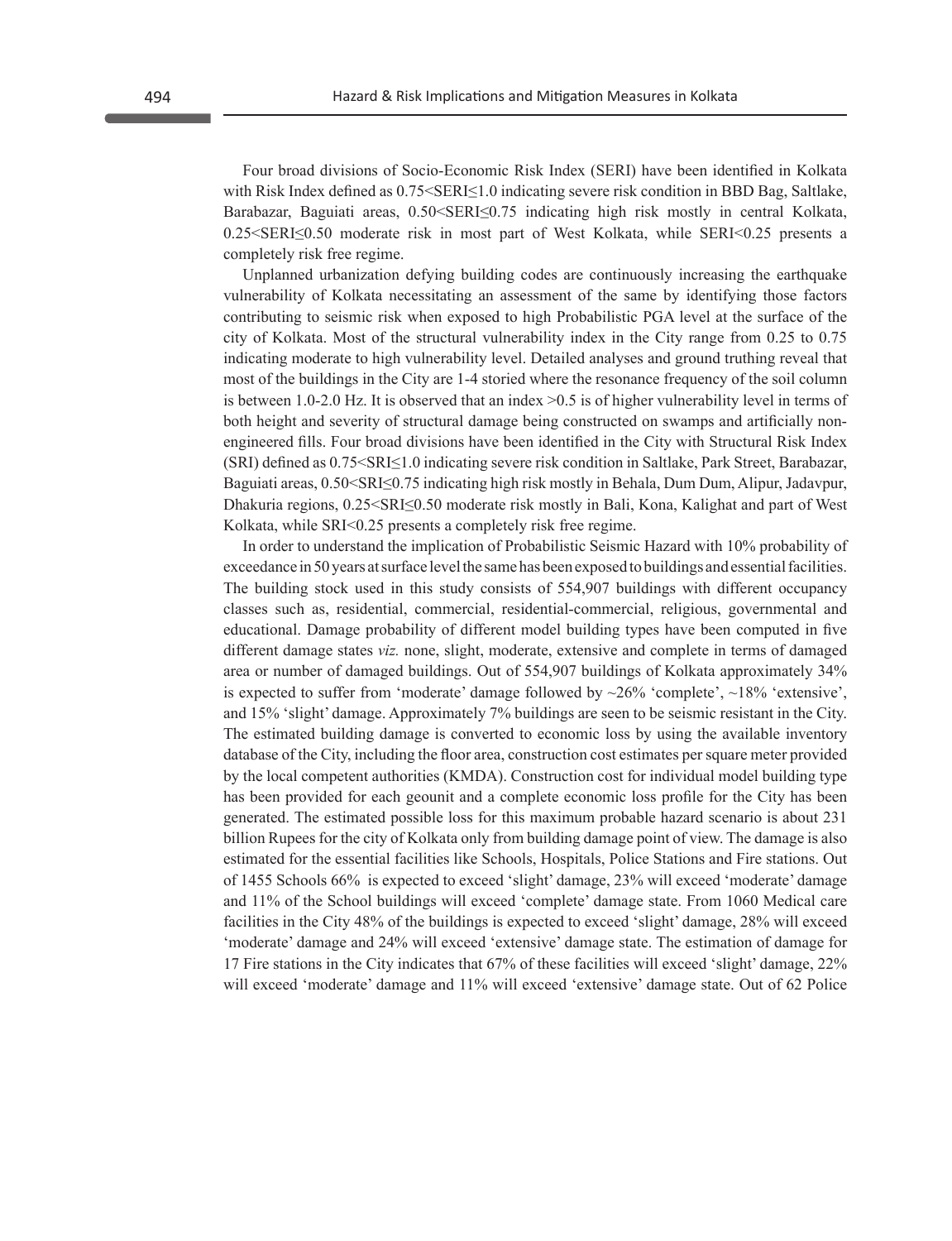stations considered in the present analysis 64% is expected to exceed 'slight' damage, 23% will exceed 'moderate' damage and 13% will exceed 'extensive' damage state.Transportation network of the City will face 'slight' to 'moderate' damage states while exposed to the probabilistic hazard level assessed in this study. The economic loss projected for the Highway, Railway, Bridges, Ferry and Bus terminals is about 76 billion Rupees for the City.

For developing earthquake hazard mitigation strategy infrastructures will be considered in two major categories:

- **•** existing structures including RCC Structure/ Masonry / Historical buildings.
- **•** new infrastructure for development.

### **14.2 User Manual for the Atlas**

IS 1893 (Part 1): 2002 - Criteria for Earthquake Resistant Design of Structures deals with general provisions and buildings. The calculation of the design seismic forces can be performed by either the static or the dynamic analysis and the guidelines for which the dynamic analysis is to be performed are mentioned in the standard manual. In both of the two methods response spectra as shown in Table 14.1 is to be used. Though India is divided into four seismic zones based on PGA, only one set of response spectrum has been specified for the entire country. The design force is calculated based on the Zone Factor, Importance Factor, Response Reduction Factor,  $S_a/g$  based on the soil conditions and time period of the building and the seismic weight of the building. The present Atlas provides the response spectrum for different locations of Kolkata which takes care of the soil conditions available there. The method of force calculation being the same the present Atlas will help the designers to calculate the design forces at a particular site with more accuracy and for the specific soil conditions without merely assuming the soil conditions as hard, medium or soft.

#### **14.3 Basic Considerations in Seismic Resistant Design**

The basic instinct of any structure is to safely transfer any load acting at any point in the superstructure to the soil on which it is supported through the different structural load resisting elements and foundations. Seismic forces are inertial forces in a structural system that is generated within the system due to propagation of waves through the soil and which in turn excites the structural system. A regular and continuous load path should be provided in the buildings so that the flow of loads from the superstructure to the substructure can take place with ease. The building framing layout and the load resisting system should be jointly decided by the architect,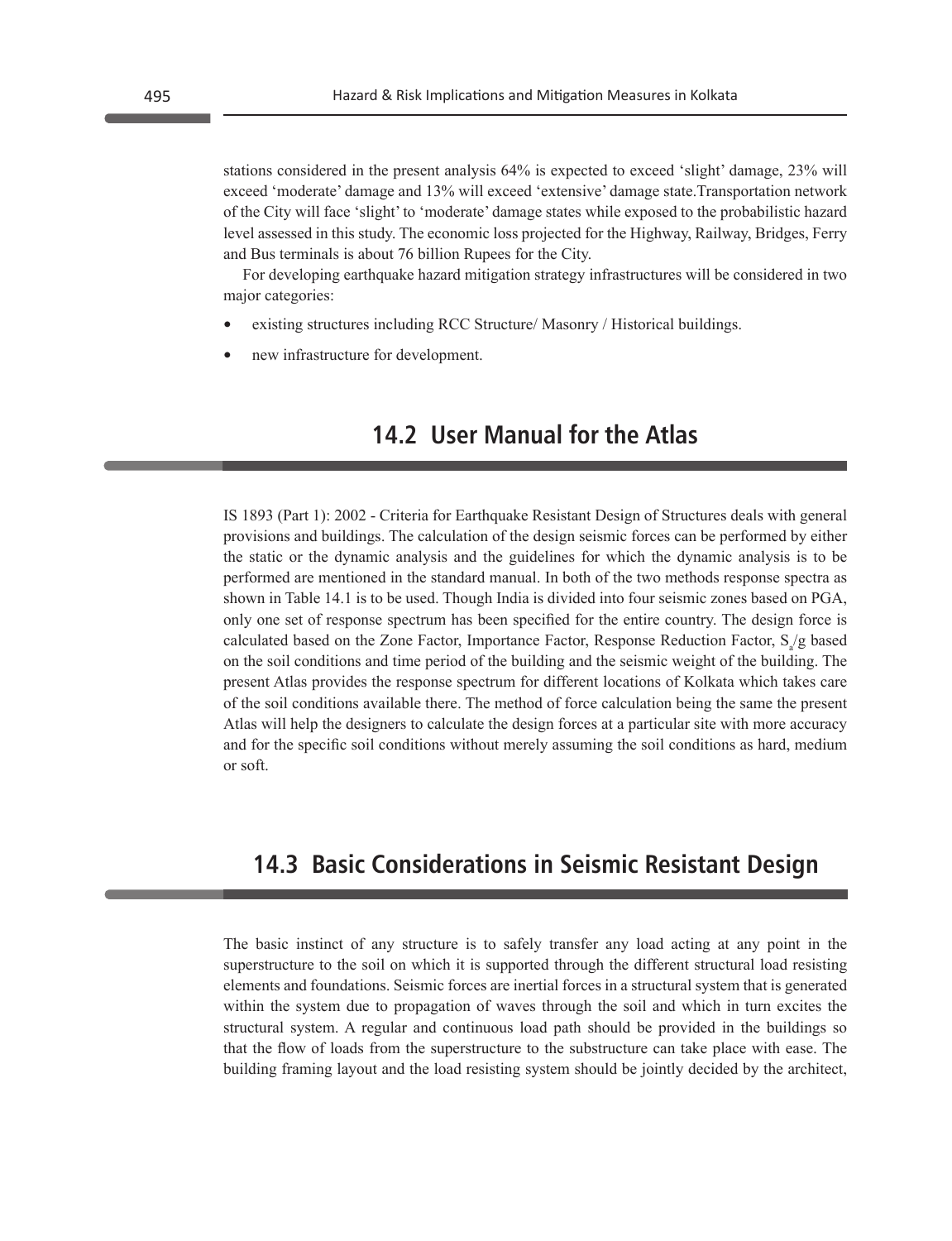structural and the geotechnical engineers to derive maximum functional and structural utility from the building as well as minimize its structural vulnerability to earthquake force. The different attributes of a seismic resistant structure may be listed as - good configuration, sufficient strength and stiffness, adequate ductility and higher level of redundancy and robust foundation system with adequate stiffness and damping to reduce the amplification in response due to dynamic soil structure interaction. Both strength and serviceability requirements are to be simultaneously satisfied. Buildings with simple, regular configuration with uniform distribution in mass and stiffness in plan as well as in elevation behave well during earthquakes. Though stiffer structures will encounter higher design seismic forces it has been observed that their performance has been quite good in the past earthquakes provided they rest on firm soil. Precast, flat plate buildings generally suffer higher damages whereas, buildings with shear walls perform well during earthquakes as due to relative higher stiffness of the shear walls it attracts more force reducing damage to secondary structural components of the building. The structural elements as well as the joints should have sufficient ductility to yield in case of overloading and not collapse as a whole. Reinforced concrete can be made ductile only in flexural mode of failure and hence failure in other modes like compression, shear, torsion or bond should be avoided. For effective seismic design the behavior of the material even up to the point of failure should be considered as the actual seismic force that can be many times higher than the design seismic force. Generally the vertical structural elements need to be stronger to prevent overall collapse *i.e.* stronger columns and weaker beams.

In India concrete has an edge over structural steel as a construction material. Concrete is unique amongst all the construction materials as it is made insitu with locally available raw materials. Concrete has proved its worth as a construction material over the last century which has made us take an unsympathetic, and somewhat taken for granted attitude towards this material leading to poor performance of RC buildings in the recent past. Hence to make our buildings seismic resistant more care and caution is to be taken during the different steps of concrete production including good ductile detailing of the reinforcements. The constituent materials for concrete also need to be properly selected to result in an effective earthquake resistant structure. Though higher grades of concrete are being used nowadays the grade of reinforcements should not preferably be very high as it can lead to problems with respect to serviceability and ductility requirements. Grades of steel up to Fe 500 are used throughout the globe in reinforced concrete. Use of higher grades should be done only with proper consideration to the serviceability and strength aspects. Especially the flexural elements which act as ductile links in the system should yield before failure in any other mode is initiated.

## **14.4 Consideration of Dynamic Soil Structure Interaction (DSSI)**

In terms of consideration of DSSI, recommendations in IS-1893 Part 1-IV are somewhat ambiguous. Code recommends that "*DSSI need not be considered for the case when the structure is resting on rock or on stiff soil having N≥50"*. However, if consideration of DSSI is mandatory or otherwise for other types of soil code is tactfully non-committal on the issue.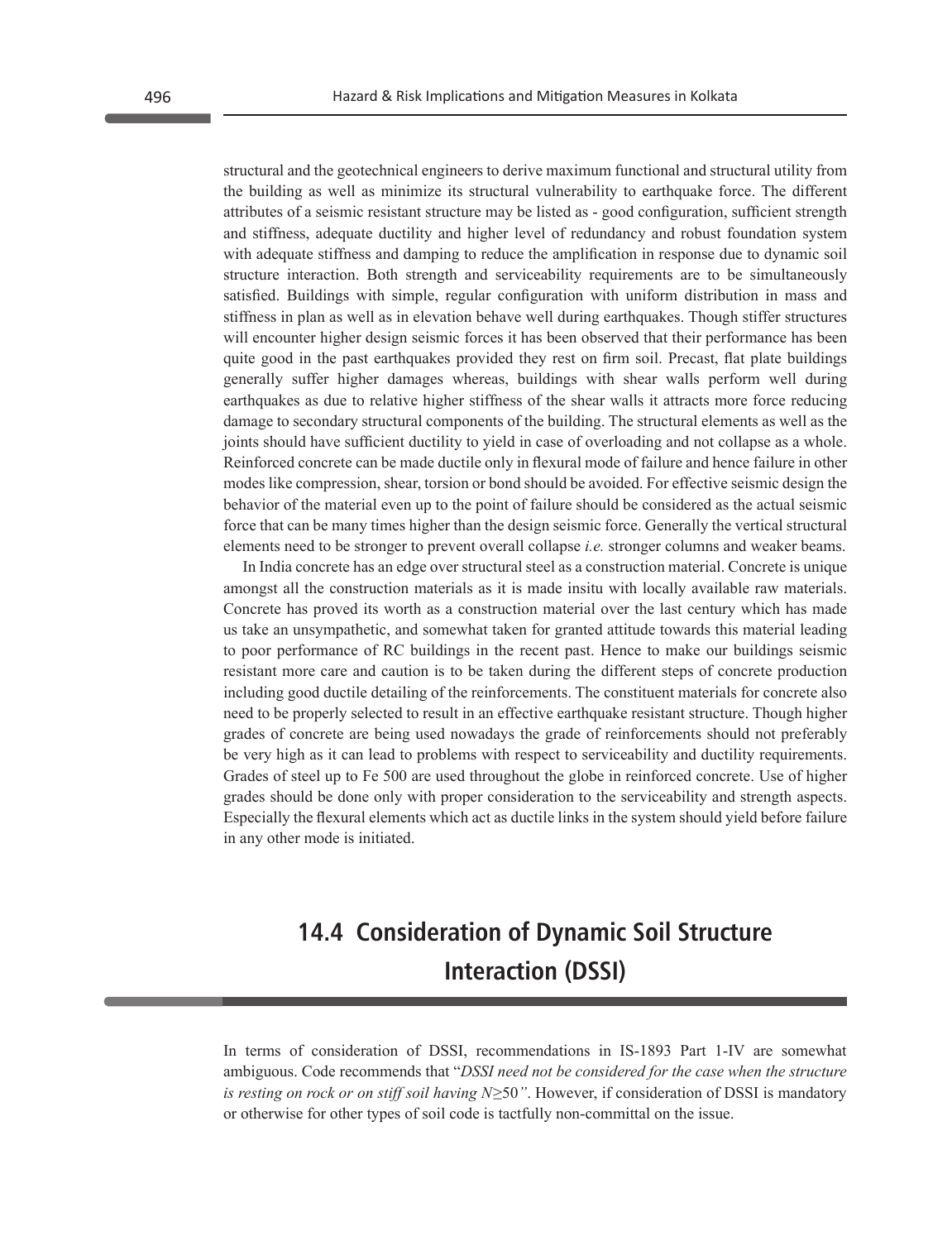Recent researches prove that in many cases severe damage to structure occur due to the dynamic amplification of seismic force and DSSI, especially when the structure is resting on a soil stratum having lower global structural stiffness compared to that of the soil. In such cases specialist opinions are to be sought from engineers/consultants conversant with this topic to quantify the adverse effect if any due to this aspect and take necessary mitigation steps as advised to ensure the functionality of the structure. In such case the DSSI consultant is to be involved from the very outset of the project during functional planning stage and not at a later stage when the architectural or the structural configuration has all been frozen and one has little room to play. Considering in Kolkata metropolis majority of structure is resting on soft to medium soil consideration of DSSI would certainly remain an important issue to ensure their seismic susceptibility.

# **14.5 Seismic Retrofitting Strategies for Reinforced Concrete Buildings**

Similar to human beings structures also age and wear out with time. The strength of a deteriorated structure can be improved by different methods like repair, rehabilitation and retrofitting. A relative comparison between the different methods can be presented using the following Figure 14.1.

Seismic retrofitting of building structures is one of the most important aspects for mitigating seismic hazards especially in earthquake prone countries. Retrofitting may be defined as methods to upgrade the earthquake resistance up to the level of the present day codes by appropriate techniques. Retrofit specifically aims to enhance the structural capacities (strength, stiffness, ductility, stability and integrity) of a building to mitigate the effect of a future earthquake. The term seismic retrofit is used in the specific context of enhancing the resistance of a vulnerable building to earthquakes. Sometimes the terms seismic rehabilitation, seismic upgradation and seismic strengthening are used in lieu of seismic retrofit. The building need not be deteriorated or damaged.



**A relative comparison between the different methods. Figure 14.1**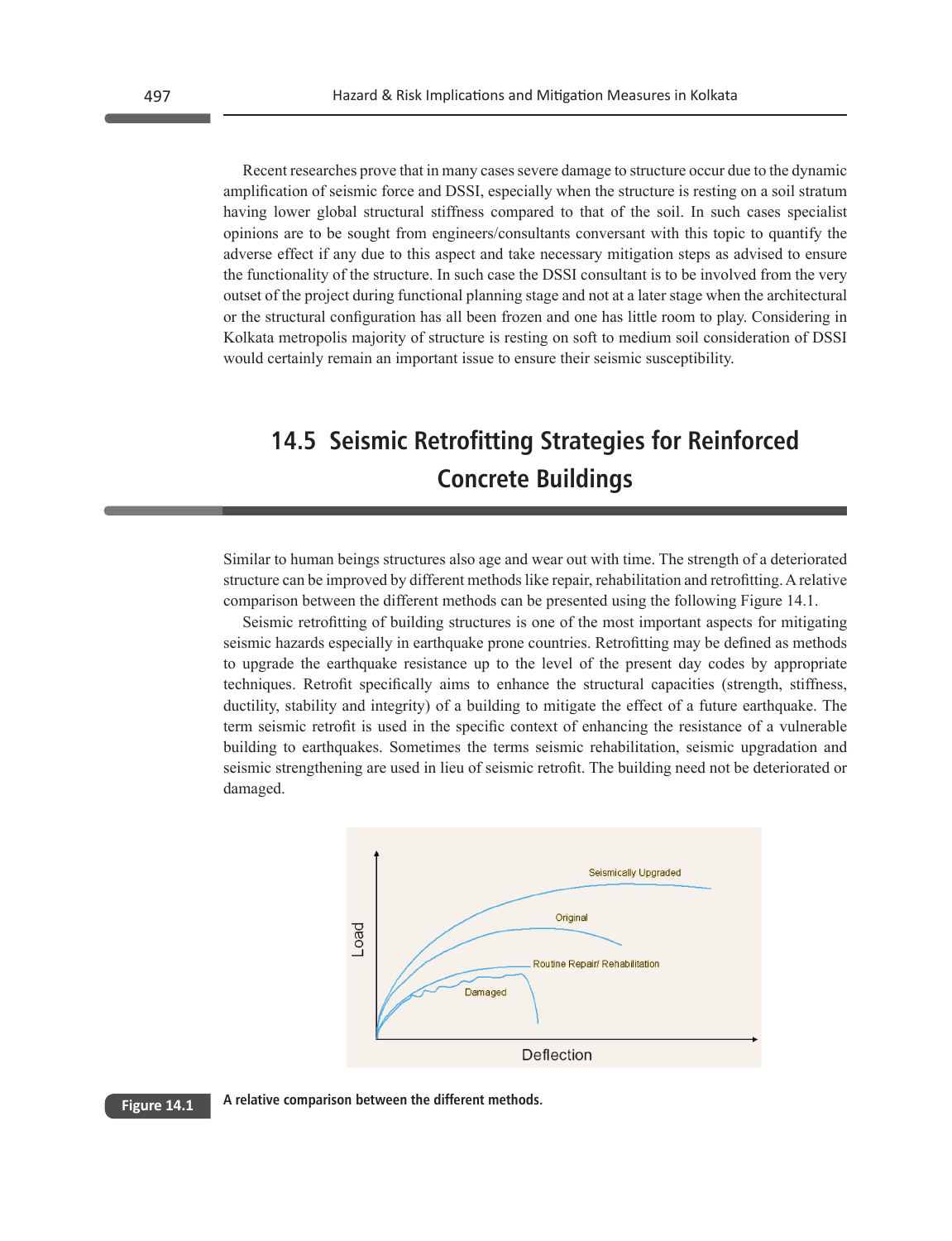The need of seismic retrofitting of buildings arises under two circumstances: (i) earthquake damaged buildings, and (ii) earthquake vulnerable buildings that have not yet experienced severe earthquakes. The problems faced by a structural engineer in retrofitting earthquake damaged buildings may be listed as: (a) there is a considerable dearth of experience and data on retrofitted structures, (b) absence of consensus on appropriate retrofitting methods for old and new structures, (c) how to properly address the wide range of parameters involved like type of structures, condition of the structural elements, type of damage, amount of damage, location of damage, significance of damage, condition under which a damaged element can be retrofitted *etc.* Structural retrofitting is a site and structure specific task. In addition, experimental and analytical research is urgently needed to strengthen different techniques of retrofitting.

The need of retrofitting of existing earthquake vulnerable buildings may arise due to one or more than one of the following reasons *i.e.* (a) the buildings have been designed according to a seismic code, but the code has been upgraded in later years, (b) building designed to meet the modern seismic codes, but deficiencies exist in the design and or construction, (c) essential buildings must be strengthened like historical monuments and architectural buildings, (d) important buildings like hospitals, fire stations, telephone exchanges *etc.* whose service is assumed to be essential even just after an earthquake, (e) buildings, the use of which has changed through the years, (f) buildings that are expanded, renovated or rebuilt. Various techniques of seismic retrofitting have been developed and used in practice. The basic concepts of these techniques of retrofitting are aimed at: (a) upgradation of the lateral strength of the structure, (b) increase in the ductility of structure, (c) increase in stiffness of the structure. The decision to repair and strengthen a structure depends not only on technical considerations but also on a cost/benefit analysis of the different possible alternatives. It is suggested that the cost of retrofitting of a structure should remain below 25% of the replacement as major justification of retrofitting.

The method of retrofitting principally depends on the horizontal and vertical load resisting system of the structure and the type of materials used for the original construction. It also relies on the technology that is feasible and economical. The understanding of mode of failure, structural behavior and weak and strong design aspects as derived from the earthquake damage surveys exercise considerable influence on selection of retrofitting methods of buildings. Usually the retrofitting method is aimed at increasing the lateral resistance of the structure. The lateral resistance includes the lateral strength or stiffness and lateral displacement or ductility of the structures. The lateral resistance is often provided through modification or addition of retrofitting elements of an existing structure in certain areas only. The remaining elements in the structure are usually not strengthened and are assumed to carry vertical load only, but in an earthquake, all components at each floor, retrofitted or not, will undergo essentially the same lateral displacements. While modified or added elements can be designed to sustain these lateral deformations, the remaining non-strengthened elements could still suffer substantial damage unless lateral drifts are controlled. Therefore, caution must be taken to avoid an irregular stiffness distribution in the strengthened structure. Consequently, it is suggested that the design of retrofitted schemes should be based on drift control rather than on strength consideration alone.